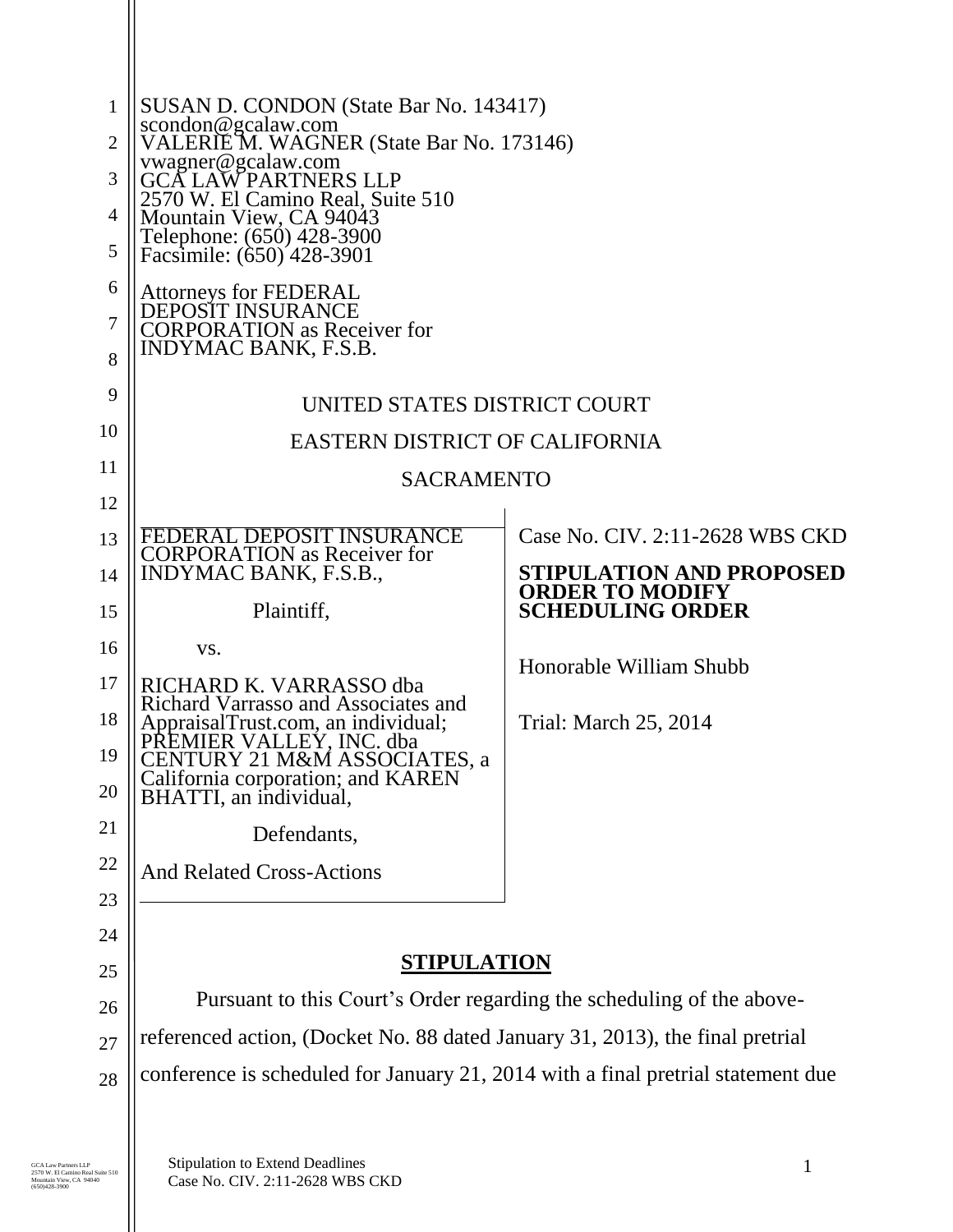1

on January 8, 2014, and the trial is scheduled for March 25, 2014. On October 22, 2013 (Docket No. 119), this Court agreed to extend the discovery deadline to December 20, 2013 so that the parties could engage in settlement discussions. On November 26, 2013, Plaintiff FDIC as Receiver for IndyMac Bank, F.S.A. ("FDIC-R") and Defendants Karen Bhatti, Premier Valley dba Century 21 M&M, Richard Varrasso, and Cross-Defendant Emmanuel Kim attended a mediation conducted by Brad Benning. While the parties have not yet settled the case, sufficient progress was made to schedule a second mediation on December 23, 2013.

In light of the foregoing, the Parties desire to again continue the discovery deadline an additional 30 days to January 20, 2014 in order to allow the parties to mediate on December 23, 2013 and complete discovery afterwards, if necessary. Given that the final pretrial statement is due on January 7, 2014 and the final pretrial conference is scheduled for February 21, 2014, the parties also desire a continuance of the final pretrial conference an additional few weeks, to a date available on the Court's calendar. Should the Court find it necessary to continue the trial a brief time, the parties are likewise amenable.

Therefore, the parties<sup>1</sup> hereby stipulate and respectfully seek leave of Court to continue the deadline to complete discovery to January 20, 2014, to allow the parties to mediate the case and complete discovery as necessary, as well as continue the final pretrial conference.

## **IT IS SO STIPULATED.**

DATED: December 4, 2013 GCA LAW PARTNERS LLP

By: /s/ Susan Condon

 $\overline{a}$ 

<sup>&</sup>lt;sup>1</sup> We are advised by the husband of Cross-Defendant Sophie Reisiyannejad that she remains out of the country and therefore is not available to stipulate. Further, Defendant Josie Rich has filed a notice of bankruptcy and therefore she has not been party to the settlement discussions or this stipulation.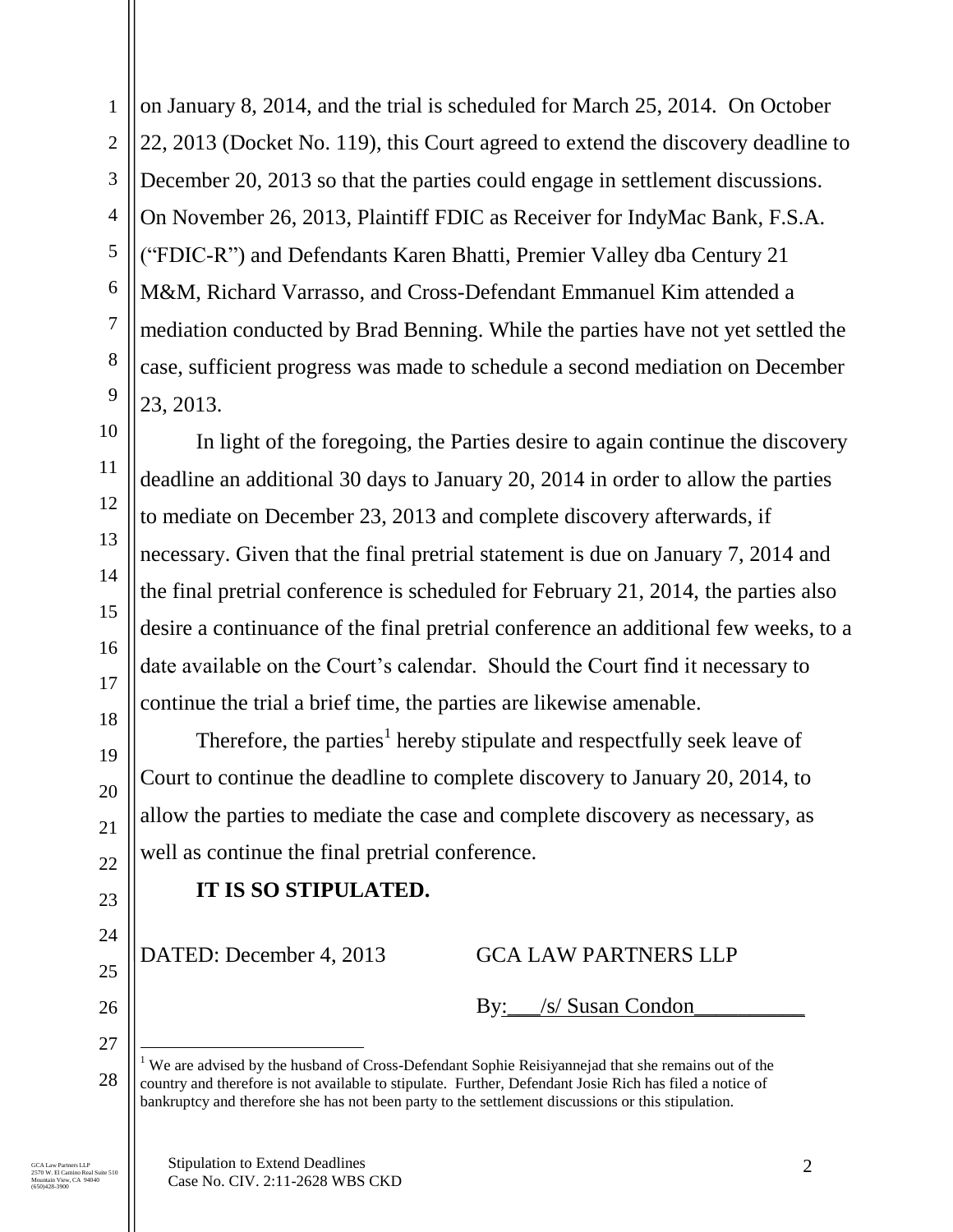| 1              |                                                                            | <b>SUSAN CONDON</b>                                                   |  |
|----------------|----------------------------------------------------------------------------|-----------------------------------------------------------------------|--|
| $\overline{2}$ |                                                                            | <b>Attorney for Plaintiff FEDERAL</b>                                 |  |
| 3              |                                                                            | <b>DEPOSIT INSURANCE</b>                                              |  |
| 4              |                                                                            | <b>CORPORATION as RECEIVER for</b><br><b>INDYMAC BANK, F.S.B.</b>     |  |
| 5              |                                                                            |                                                                       |  |
| 6              | DATED: December 4, 2013                                                    | <b>TRIEBSCH &amp; FRAMPTON</b>                                        |  |
| $\tau$         |                                                                            | By: /s/ Cory B. Chartrand                                             |  |
| 8              |                                                                            | <b>CORY B. CHARTRAND</b>                                              |  |
|                |                                                                            | <b>Attorneys for Defendants, PREMIER</b><br>VALLEY, INC., DBA CENTURY |  |
| 9              |                                                                            | 21 M&M AND ASSOCIATES, and                                            |  |
| 10             |                                                                            | <b>KAREN BHATTI</b>                                                   |  |
| 11             |                                                                            | (as Authorized on December 3, 2013)                                   |  |
| 12             | DATED: December 4, 2013                                                    | <b>Richard Varrasso</b>                                               |  |
| 13             |                                                                            |                                                                       |  |
| 14             |                                                                            | By: /s/ Richard Varrasso                                              |  |
| 15             |                                                                            | Appearing Pro Se                                                      |  |
| 16             |                                                                            | (as Authorized on December 3, 2013)                                   |  |
| 17             |                                                                            |                                                                       |  |
| 18             | DATED: December 4, 2013                                                    | By: /s/ Emmanuel Kim                                                  |  |
| 19             |                                                                            | Appearing Pro Se                                                      |  |
| 20             |                                                                            | (as Authorized on December 3, 2013)                                   |  |
| 21             |                                                                            |                                                                       |  |
| 22             | <b>DATED:</b>                                                              | <b>SOPHIE REISIYANNEJAD</b>                                           |  |
| 23             |                                                                            |                                                                       |  |
| 24             |                                                                            | By: Please see Footnote 1<br>Appearing Pro Se                         |  |
| 25             | PURSUANT TO STIPULATION, IT IS SO ORDERED.                                 |                                                                       |  |
| 26             | The Court hereby grants the parties' request to continue the deadline      |                                                                       |  |
| 27             | to complete discovery to January 20, 2014, to allow the parties to mediate |                                                                       |  |
| 28             | the case and complete discovery as necessary.                              |                                                                       |  |
|                |                                                                            |                                                                       |  |
|                |                                                                            |                                                                       |  |